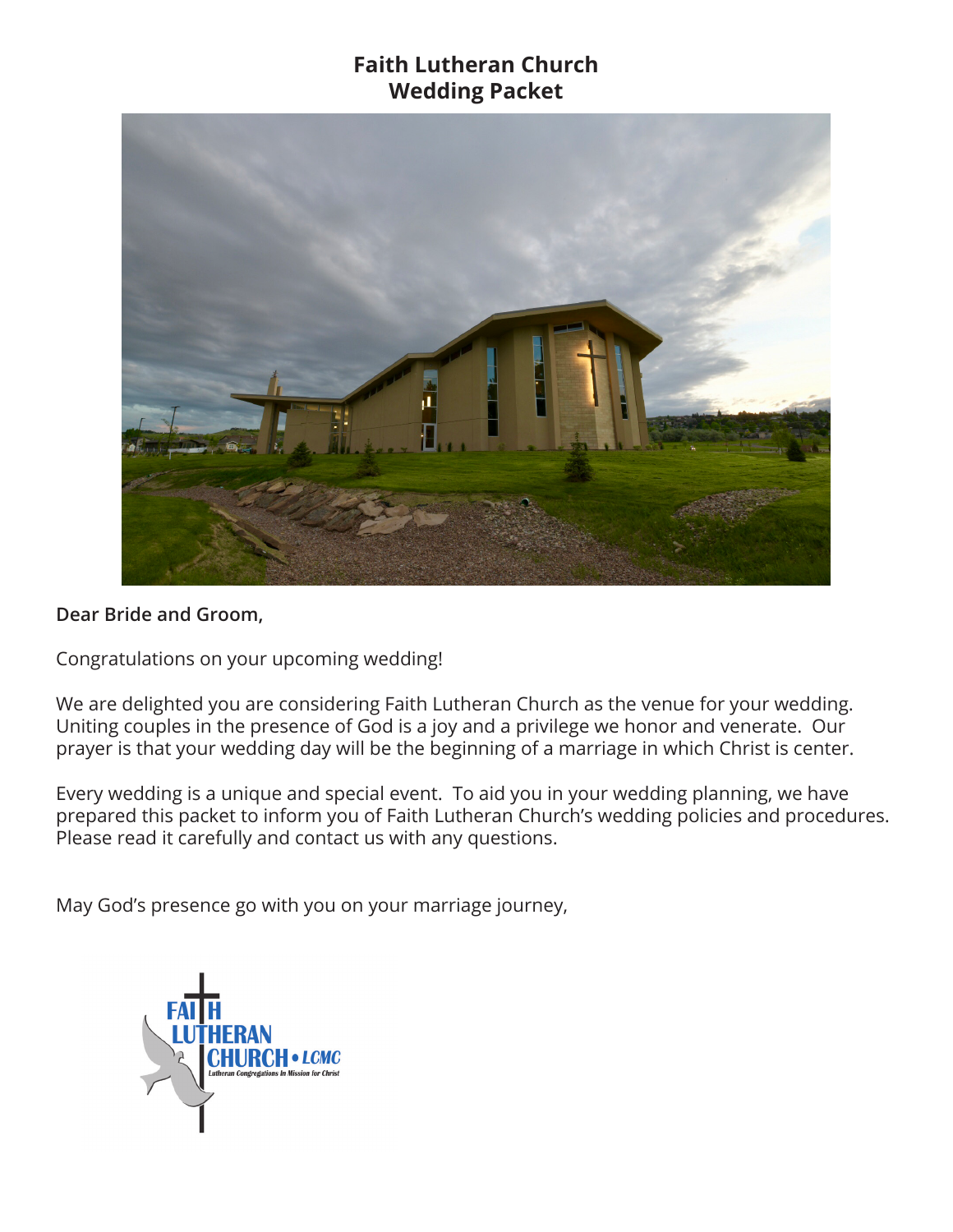# **Faith Lutheran Church Wedding Procedures**

## **Scheduling:**

In order to avoid scheduling conflicts, it is best we have your wedding date finalized and on the church calendar as soon as possible. Your wedding date will be finalized during (or soon after) your initial consultation with the Pastor.

## **Premarital Counseling:**

Couples getting married at Faith Lutheran Church will be asked to commit to a minimum of three premarital counseling sessions with our Pastor. The Pastor will schedule three sessions (~90-120 minutes each) with you to prepare for your wedding ceremony. Other sessions may be scheduled if necessary.

During your first premarital counseling session, you will be asked questions from "PREPARE," a premarital counseling questionnaire and inventory designed to help engaged couples explore some common challenges in marriage.

During your second session, the Pastor will guild you in discussing the questionnaire. This discussion will set the foundation of open communication when challenges arise in your marriage.

During your third session, you and the Pastor will collaborate to plan a wedding ceremony that is uniquely yours; and discuss any further details.

### **Wedding Coordinator:**

A Wedding Coordinator is available to provide assistance and answer any questions you may have at any point during your planning process. A "day-of" wedding coordinator can be present during your wedding to oversee vendor arrival, assist in set-up, pace the event timeline, direct photos, etc.

(Additional fee will apply for "day-of" wedding coordinator)

### **Ceremony:**

Our Sanctuary is the pride of Faith Lutheran Church, and is a breathtaking backdrop for any wedding ceremony. The Sanctuary can accommodate 378 people on wooden pews, has vaulted ceilings, and warm natural lighting. Our complimentary Bridal Suite is immediately adjacent to the doors to the sanctuary. Our built in sound system will make sure that your vows are heard even from the very back pew. Our Pastor will work with you to create a unique and beautiful wedding ceremony.

(Sound/microphone system is available for an additional fee)

### **Reception:**

Our Fellowship Hall is an ideal space for your wedding reception. The Fellowship Hall is connected to the Sanctuary via two sliding barn doors, and can accommodate up to 194 people, and has a permanent counter top perfect for a buffet line. During warmer months, the back doors can be opened to the patio to accommodate extra tables. The kitchen is directly adjacent and has a serving window that connects to the Fellowship Hall.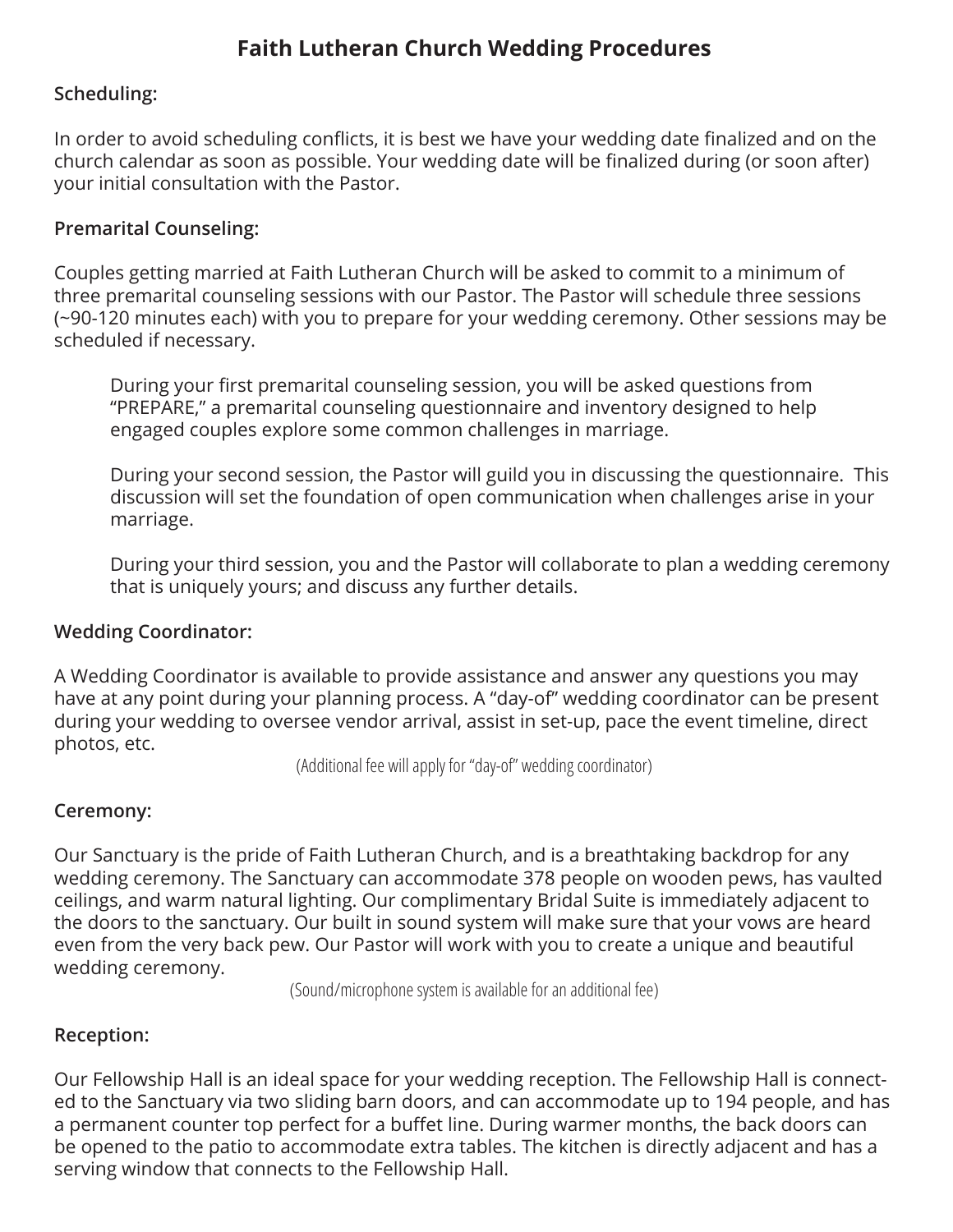# **Faith Lutheran Church Wedding Policies**

## **Alcoholic Beverages:**

Alcohol is not permitted on Faith property - this excludes Holy Communion. Alcoholic beverages may not be served or consumed at any point while on Faith property. Any guest of the wedding who is intoxicated will be immediately removed from Faith property.

## **Smoking:**

Smoking of any kind is not allowed anywhere on Faith property.

## **Grand Exit's:**

Birdseed, rice, wheat, etc. may not be thrown outside of the church building. Please contact our wedding coordinator for ideas on alternative grand exit ideas.

### **Programs/Menus/Stationary:**

Our receptionist is available to create wedding ceremony programs, menus, or any other stationary items at an additional cost. Please contact our receptionist with questions on stationery.

### **Decorations:**

The Sanctuary and Fellowship Hall can be opened prior to your wedding for decorating depending on schedule. Decorations must not leave any damage or residue on any surface of the Sanctuary or Fellowship Hall. Any decorations must be taken down by the agreed upon deadline, and all church decorations must be replaced in their original position. You may be responsible for additional custodial charges if there are damages to the property or the space is not returned to its original state.

## **Dressing Rooms:**

The Bridal Suite and Groom's Suite are available for the wedding party to get ready in. Faith Lutheran is not responsible for the safety of any items left in the Bridal/Groom's suite during the ceremony and reception.

### **Postponement/Cancellation:**

If your wedding should need to be postponed or canceled, please notify the church office as soon as possible. Deposit may or may not be refunded at the discretion of the Pastor.

### **Additional Policies:**

The Pastor reserves the right to refuse to perform the ceremony. The Pastor of Faith Lutheran must be involved with the ceremony.